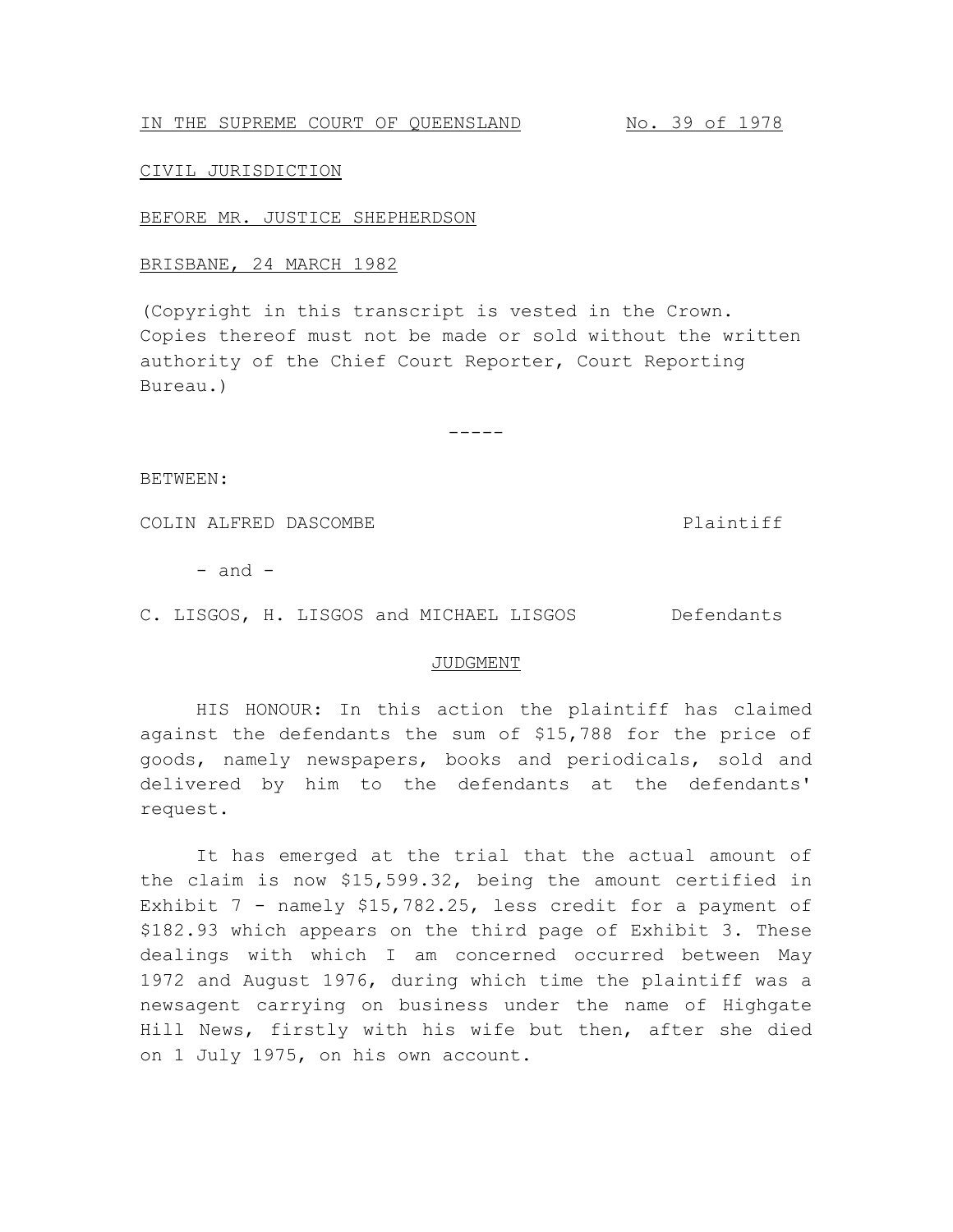The defendants were subagents of the plaintiff, and they conducted a shop from which they sold newspapers and periodicals, at the corner of Hardgrave Road and Dornoch Terrace, Highgate Hill. Dealings are admitted between the parties, and on the pleadings it is also admitted by the defendants that they owe the plaintiff the sum of \$2,511.65, being the total of the items on page 3 of Exhibit 3, described as "admitted". The issue really is whether or not the defendants have paid the balance of the plaintiff's claim. As I have said, the plaintiff and his wife ran this newsagency until the wife died on 1 July 1975. The plaintiff then continued on until early July 1976 when he became ill and went into hospital for 10 days from 10 July. Up until then, he had been in charge of the business. Exhibit 1 contains a book kept by him, and Exhibit 2 contains invoices or duplicates of invoices written out by him or his wife, or an employee, Mrs. Bartlett.

Now, while the plaintiff was ill - that is from about 10 July 1976 up until the first or second week of September 1976, his daughter and son-in-law, Mr. and Mrs. Breitkreuz, helped out. They came from North Queensland to help him. During that time there were, as I find, some dealings between Mr. Breitkreuz and Mr. and Mrs. Lisgos.

The plaintiff has satisfied me that, in respect to the items the subject of this action, his newsagency did sell and deliver the goods referred to. I am also satisfied that the plaintiff did, until he went into hospital on 10 July 1976, deliver to the defendants invoices for the goods sold, and that he invariably delivered these within 10 or 11 days of the end of each week. I find that the defendants did not pay every time the plaintiff gave them an invoice. I find also that the defendants paid by cheque in respect of all payments which they have made, save for the payment in cash evidenced by the docket, Exhibit 4. This payment which was made to Mr. Breitkreuz some seven or eight months after the date of the invoice is, in my view, a good example of the regular late payment by the defendants. I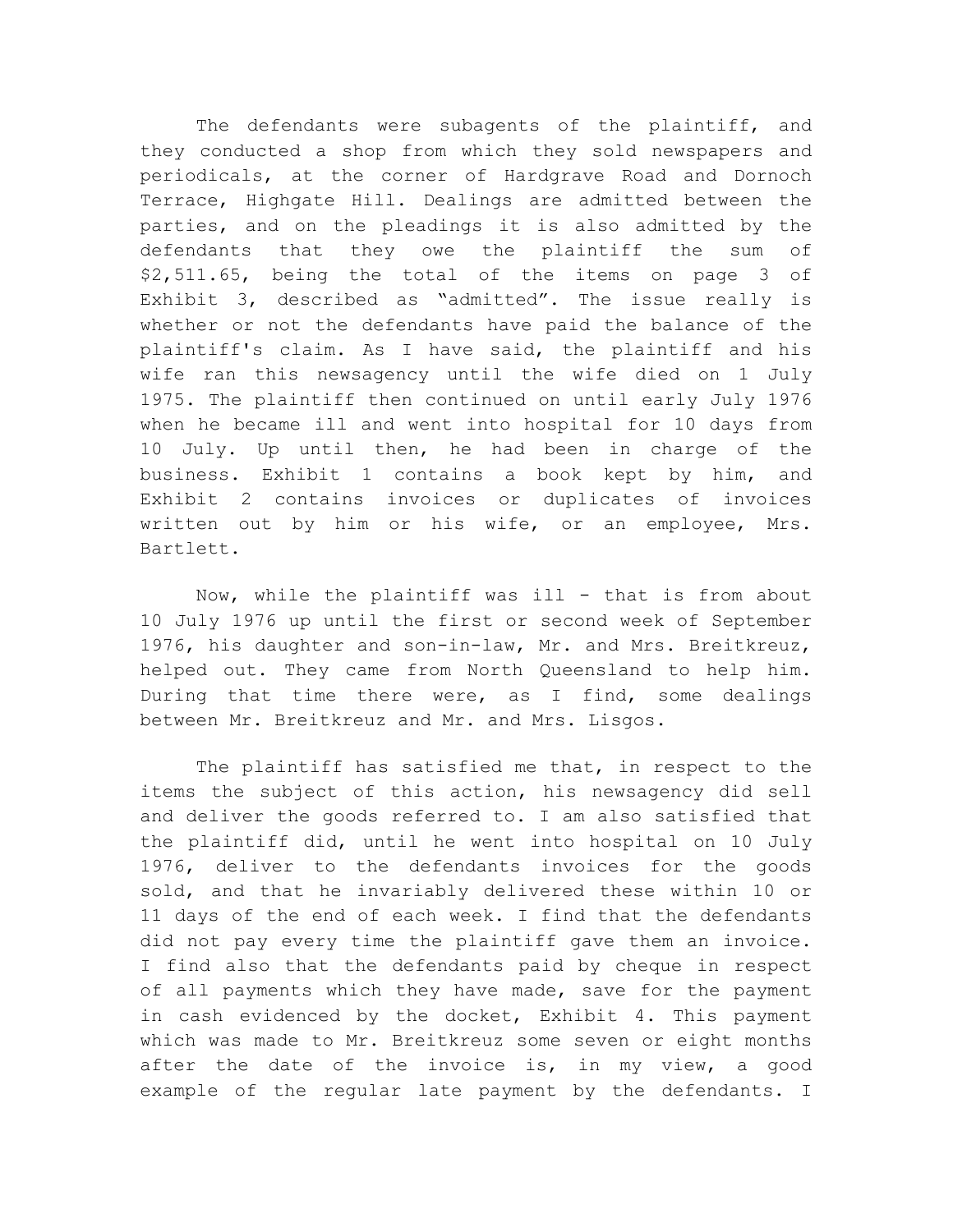accept the evidence of the plaintiff and Mr. Breitkreuz and Miss Chessell and am satisfied that the combination of Exhibits 3 and 7 accurately sets out the state of the plaintiff's account which it had with the defendants.

I was not impressed with Mr. or Mrs. Lisgos and I do not accept their evidence. Where their evidence conflicts with that of Mr. Dascombe or Mr. Breitkreuz I prefer the latter two.

I am satisfied that the plaintiff spoke to Mrs. Lisgos several times about the account and that the versions of those conversations as given by him are correct. I am also satisfied that Mr. Breitkreuz spoke to Mrs. Lisgos and then Mr. and Mrs. Lisgos and demanded payment of outstanding invoices and that the conversations were as given by him.

The defendants were, in my opinion, untruthful witnesses. Quite a bit of cross-examination of the plaintiff was directed to alleged forgetfulness by him resulting from his illness. The defendants, it seemed to me, attempted to escape liability for their debt by hiding behind this alleged forgetfulness, but the plain fact is that they had an obligation to seek out the plaintiff as their creditor. Over the years they were constantly late payers, as I find, and as Exhibit 3 shows. They produced no documentary evidence of which they spoke, for example, the exercise books and the receipted invoices and their excuses for non-production were, in my view, just too incredible for me to accept. I say this bearing in mind that they were at all material times people engaged in commerce. I should add that there were claims by them that Mr. Dascombe and his son-in-law at times partly filled out cheques, but no attempt was made to produce these cheques although I have little doubt that they must still be in existence. The nonproduction of the cheques does not in any way affect the earlier finding which I have made on their credibility.

In the result, therefore, I am satisfied that there should be judgment for the plaintiff against the defendants, and I do give judgment for the plaintiff